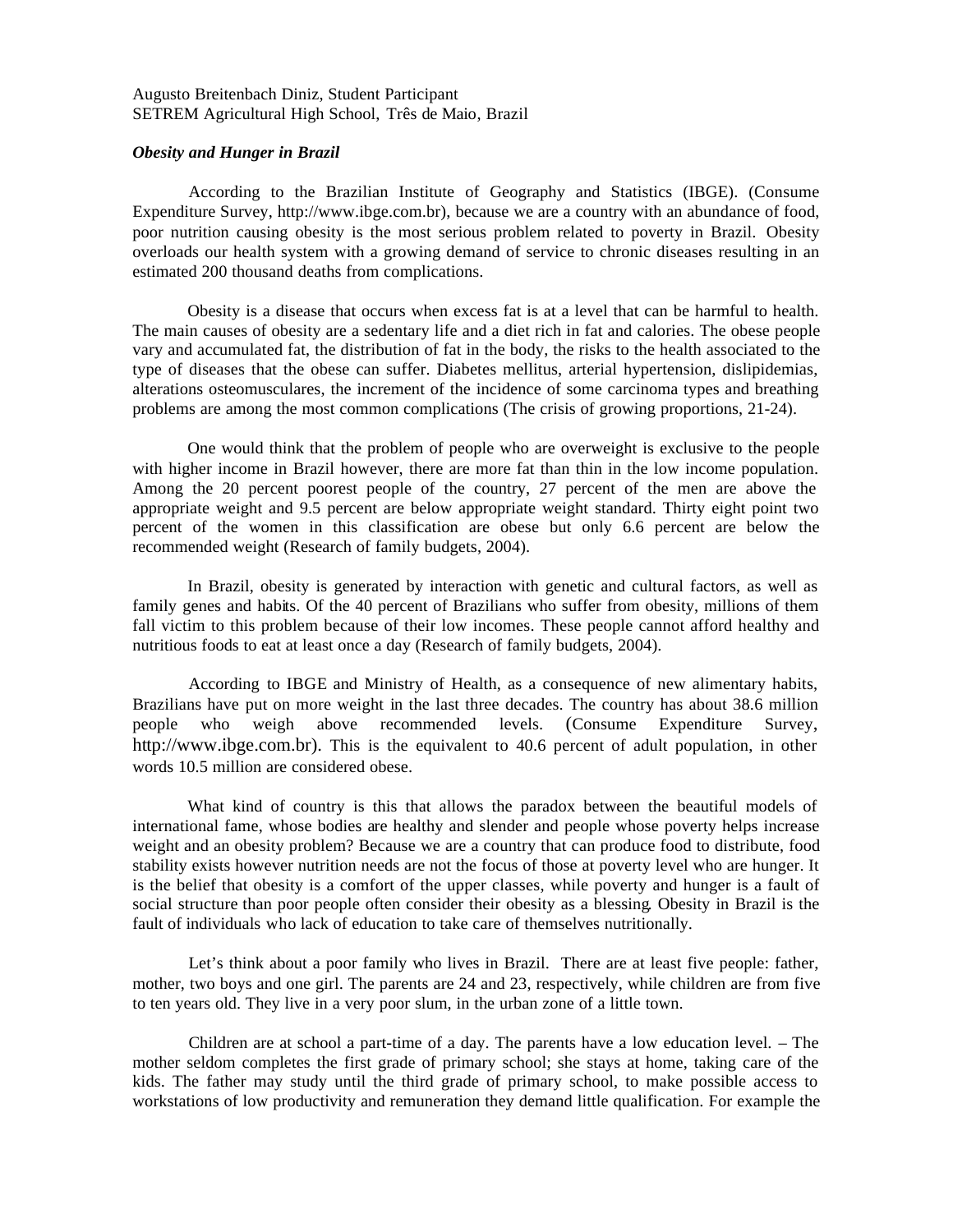father must picks up paper around the city to be recycled and sometimes his children will help him with the job. Monthly family income is around 17 reais or 6.10 dollars for a family like this.

While some believe infrastructure is more important, to most families in Brazil the access to the basic infrastructure is shown less deficient than anyone could imagine, if you consider the family is a poor part of the population have water at home and electric light that are provided by clandestine connections at homes, resulting in "free" or cheaper this service.

The family, living with this low income, often eats poorly. There consumption includes soft drinks and junk, and greasy foods. For this type of families there are not the habit of eating natural food like vegetables and fruits. The shortage of this food provokes obesity. Fat accumulation becomes worse with the lack of physical activity. The man moves during his work, when he is walking around the town. However, woman puts on weight, and the fat is the one of the abdominal type, considered the most dangerous - it reaches the heart.

The mother in this scenario is a typical woman resident of a Brazilian slum. At 23, she has never had abundance of food at home and, now, children don't have anything to eat. But the hunger doesn't make the smallest effect in her scale. In the health center of the slum, she notices she puts on weight. She might be 123 kilos.

In a supermarket, the food of a buying list - banana, orange, apple, tomato, onion, carrot and lettuce - corresponds to 41.23 percent of the bill; while the energy ones - bread, rice, potato and pasta - correspond to 19.41 percent of the bill; the others - milk, chicken and beans - take 39,96percent of that bill. It is natural that to a family that lives with a little income, the cheaper alimentary group is prioritized. Unfortunately, it is also the most caloric group.

According Dr. Clóvis Eduardo Tomasi, specialized doctor in public health, food without nutrients, much fat and sugar, considering that a quarter of the adults make meals out of house, is almost always high in calories, poor in fibers and in vitamins, and 'fast-food'. (Tomasi, Clóvis. 18 August 2005).

In Brazil we have nutritional food quality problem. While the family is consuming energy foods, they have more caloric food than if they had consumed a balanced meal. Consuming a traditional meal with rice, beans, fries, fat meat and pasta, for example, they have 47.9 of proteins, 34.4 of fats, 175.3 of carbohydrates and it means 1.435 calories for 600 grams. It has a lot of carbohydrates and provides a lot of calories. It wouldn't be a problem if the family had vegetables and fruits on their diet, and milk.

This composition doesn't provide a balanced diet. The family needs vitamins, minerals, fibers, and macronutrients like carbohydrate, protein and fat. Also drinking enough water is one of the most important factors to maintain the individual in good hydration conditions (Amabis and Martho, 298 - 320). The result of a diet like the one the family eats is disease that could easily change with an educational program.

Government policy has supplied alternatives so that a family with low purchasing powers can receive nutritious meals with less caloric value that already are place by our government. Carrot leaves, beet, broccolis and another are given away by the merchants. These are excellent sources of vitamins and minerals that could be used in soups and other meals. With base in the basic menu based on nutritional food, it is arrived to a monthly list of purchases of products considered usually cheap, like banana, orange, apple, rice, beans, pasta, chicken, bread, milk, lettuce, tomato, carrot, onion, potato, salt and oil ("Alimental and nutritional security human rights to a nutritional food", http://www.opas.org.br).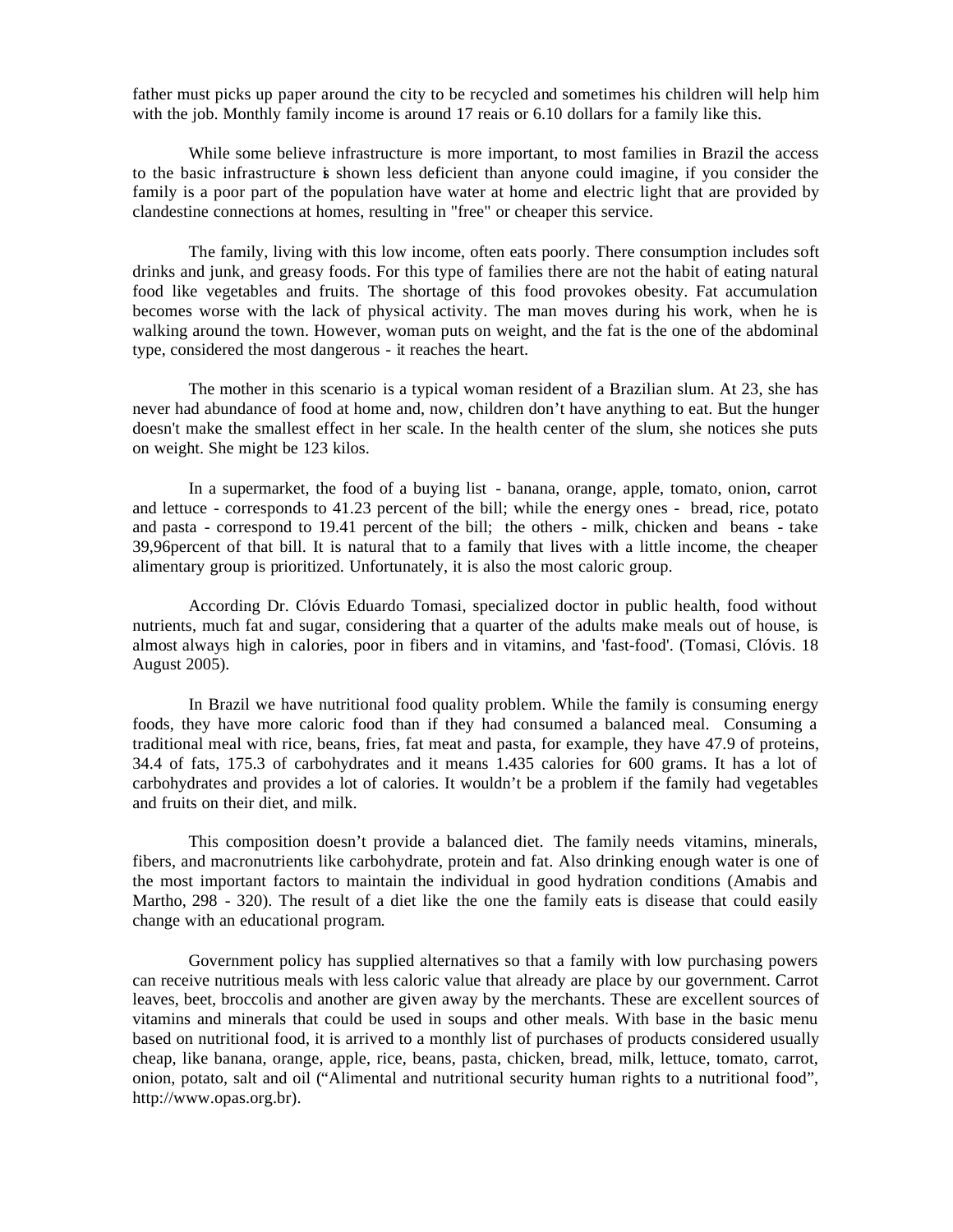The Brazilian government implemented a program called "Bolsa Família" with popular restaurants, in agreement with the General Office of Alimentary and Nutritional Safety, guaranteeing the access to a quality feeding of thousands of people that don't have money to eat well. Last year, 20.5 million reais were liberated for the implantation of 30 restaurants of the program. For 2005, there are available 38 million reais to install 55 new restaurants.

The "Bolsa Família" and popular restaurants programs, in agreement with the General Office of Alimentary and Nutritional Safety, have selected municipal districts that will formalize agreements with federal government which gives a financial compensation and the warranty of maintenance of those programs. The meals cost just one real in popular restaurants, which serve about two thousand meals balanced a day. The variety of meals can combat the bad nutrition, to control the obesity and to eliminate the hunger of a lot of populations that don't have access to a rich and balanced meal. This program is very interesting, because it can give the government some time to think in other practices that could make everyone sustainable. It's necessary to build people that can survive alone, because that's the only way to build real individuals that will correspond with future demands. Actually, the federal government had already made some investments.

In Brazil, families at the lowest levels are receiving supplemental funds similar to US food stamps. However there are no requirements of what foods to buy with government funds, therefore people without educational understanding of what is good for them will not know what to buy and will probably buy what is cheaper, forgetting about nutritional value on food. This will let their bodies in properly way to suffer from lots of diseases.

Since food programs like "Bolsa Família" are in place, it is important for the government create programs to educate the population about the risks of malnutrition, possibly using The World Bank as a model for poor people to be educated, how to eat well. In fact, the community could help, just providing some audiences with local doctors; making ads that speak about basic rules of a balanced diet. The point is, people must have in their minds that they need to change their nutritional habits to be able to have a healthfully life.

Since recent studies suggest that being overweight is responsible for 64 percent and 77 percent of the cases of diabetes of the type II in men and women, respectively (Monteiro, Carlos. August 2001) and since fat excess is the main factor that results in diabetes, as a micro explanation of my thesis of educational need and economic, I will focus on diabetes cost analysis – just one of many related diseases but comparable in price of treatment to others related to the cost of education.

If families earned sufficient income to purchase food or dietary supplements and had orientations to a healthy diet, the government who practices socialized medicine would be operating more effectively. Fat excess and malnutrition cause a lot of diseases and, of course, expenses. Using the cost analysis of what it costs to educate a class of High School students, government pays around three reais, proximally one dollar each class hour. It'll be much more economical spend in education than in medicine to try to recover health or maintain alive a person who is sick. The investment to educate a whole class, during eleven years (fundamental to high school), should be 1.815 reais, proximally to \$ 660, while to a single person with diabetes, a disease which is caused for fat excess, would be from 4,950 to 19,800 reais, close to US\$ 1,800 and US\$ 7,200, respectively (due the different kinds of the illness) during his life. Government would have an profit of 3.135 and 17.985 reais, respectively.

Doctor Tomasi also tells, in the case of diabetes "there are two types of diabetes, one that begins early in the childhood and is dependent of insulin and last all life long, and another one that usually starts after 35 years of age and, most of the time, can be treated with oral drugs. Our government uses to liberate for free delivery only the most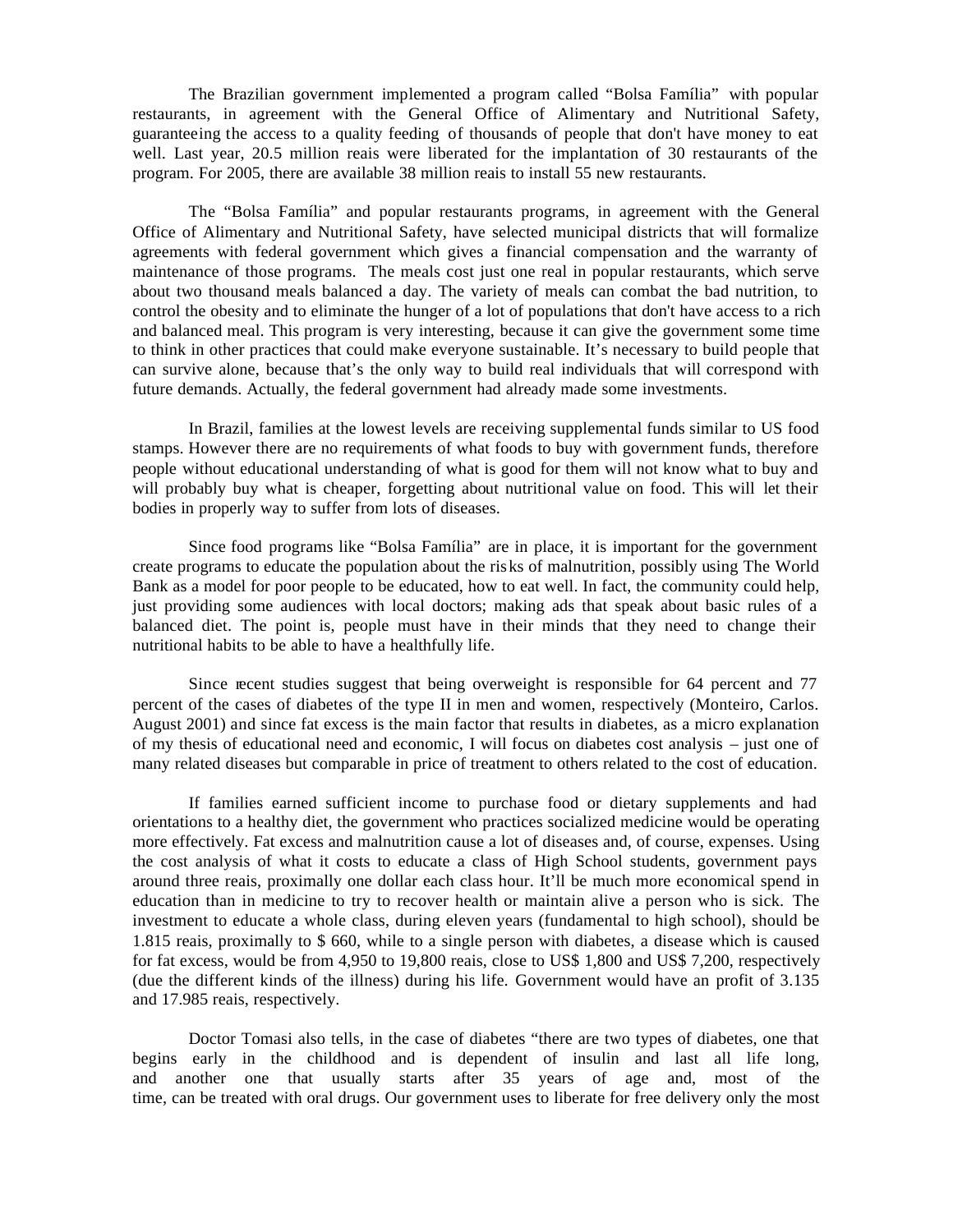common type of insulin which has a cost of about 28 reais, close to US\$10 a month. If any patient uses it for about 60 years, the total cost is 20,160 reais, close to US\$ 7,330. In the case of older patients with type II diabetes the mensal cost is of about 13.75 reais, close to US\$ 5 and the patients will use the medication around 30 years, the total cost is 4,950 reais, close to US\$ 1,800" (Tomasi, Clóvis. 22 August 2005). The disease has an incidence of about 3 to 5 percent of the population, if we consider that the population is about 180 million habitants, it corresponds to 9 million people with the disease, around 44,550,000,000 reais during those 30 years, it's about 1,485,000,000 reais per year, only considering the diabetes type II.

The program to teach classes about nutrition during fundamental and high school is very good, although we can't forget about people that are not in school anymore, so we must find a program for them. Considering the cost of one hour class in Brazil, that is three reais, with around four classes in a month, it would cost 12 reais that multiplied by 10 months, which is enough time to teach people, we will have 120 reais, considering that there will be 100,000 teachers working on it, and the cost would be 12,000,000 reais. The government could also provide a free special book about nutrition, spending one real to make each book. If we think about 100,000 classes around the country with 50 students each, on those 10 months, the final cost would be 17,000,000 reais.

The government spends 1,485,000,000 reais in a whole year with medication for 9 million people with diabetes type II and would spend just 17,000,000 reais educating 5 million people in a year. In numbers, the 17,000,000 reais that would be spend, corresponds just to 1.14 percent of the 1,485,000,000 reais spent. In 30 years, the government would spend 510,000,000 reais corresponding to 34.3 percent of the 1,485,000,000 reais spent in one year and there would be 150 million people educated in this time.

The government and all the people must work together to control the paradox of hunger and obesity. While of in the beginning would be useful the economic would allow for self participation of international organizations, like Provision and Pharmaceutical industries, academic institutions, scientific and professional associations, the community's organized groups and private voluntary organizations, to create a entire group that will work together to end the malnutrition. These movements must be seen like a global compromise, to be the solution of malnutrition not only in Brazil, but al over the world.

In conclusion, governments are like families when they need to do what is in the best by its members and be cost effective education. Considering all the Brazil's harms, it is clear that the best, smartest and quickly solution for nutrition problems is to invest hard on education. A country with healthily people, is a country with future, which have the possibility to grow with a successful development.